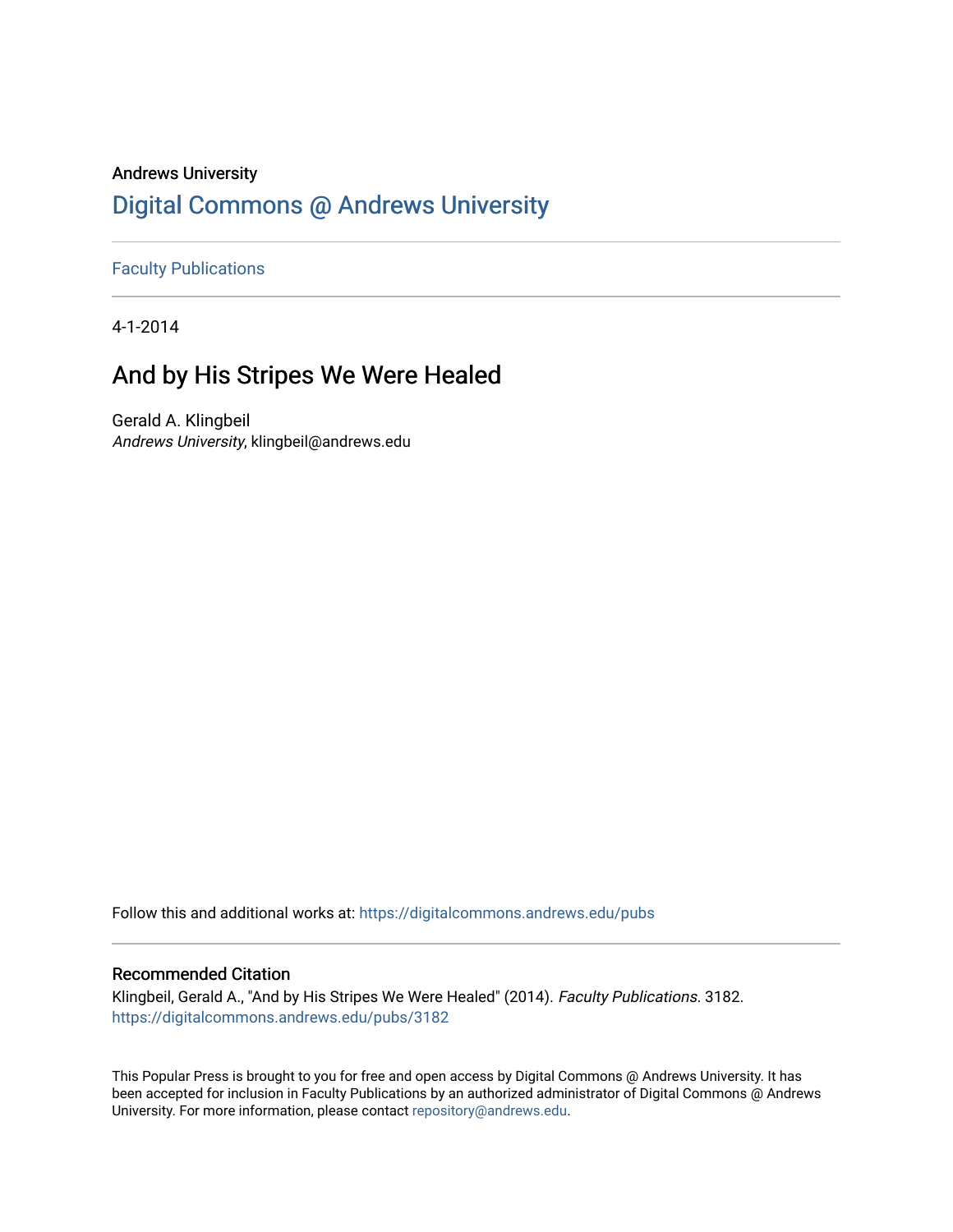*There are things in life we cannot fix*—try as we might.<br>There are moments we cannot get back. There are words we cannot delete or say differently.<br>My wife. Chantal, and I had been married for a little There are moments we cannot get back. There are words we cannot delete or say differently. My wife, Chantal, and I had been married for a little more than a year when I decided to build my own desk for my office. Mind you, I did not actually have an office. We lived as married students in a one-room apartment at Helderberg College, South Africa, in a tiny living room (nearly filled with our bookshelves and some chairs) and one bedroom that fit our bed and my desk with a clunky computer sitting on top. While in school, I had never had the chance to learn carpentry, but I had made friends with the woodworking teacher at Helderberg High School. During summer break, he graciously took the time to initiate me into the mysteries of careful woodworking. We started from scratch—with raw planks that required cutting, planing, and finally, cutting to size.

For two weeks I put in eight-hour days and enjoyed using my hands and learning new skills. It was late afternoon, and I had worked hard that particular day. I was about to finish a job that involved using a powerful electric bench planer. I was tired and did not concentrate for a split second. My hand slipped off the plank, and two fingers hit the planer. Initially it didn't hurt, but there was lots of blood. My brother and the woodworking teacher rushed me to the hospital. After the hand surgeon had cleaned everything and looked at the damage, I was told that he had to take off the remainder of the tip of my little finger on the left hand, including the nail bed and bone fragments.

When I finally arrived home late that evening, it suddenly hit me: *there are things in life we cannot fix.*

#### The Healing Messiah

The last week of Jesus' public ministry started with a bang. People were lining the roads leading to Jerusalem. Jesus, the healer from Galilee, was coming to town, riding on a donkey. Crowds were shouting "Hosanna"; palm branches and spread-out garments covered the road leading from the Mount of Olives into the city. Jesus was the "Son of David"; prophecy was being fulfilled before the very eyes of the people (cf. Zech. 9:9; Ps. 118:26). All of Jerusalem seemed to be up and about (Matt. 21:10). The disciples were giddy with anticipation. Finally, Jesus would claim His rightful place.

Jesus moved purposefully toward the Temple. This was His Father's house (Luke 2:49)—yet the din of shouting moneychangers, yelling merchants of Temple-approved sacrificial animals, and thousands of people haggling over the best price enveloped everything. The outer Temple



# H ealed *And by His*  Stripes *We Are*

*By* Gerald A. Klingbeil